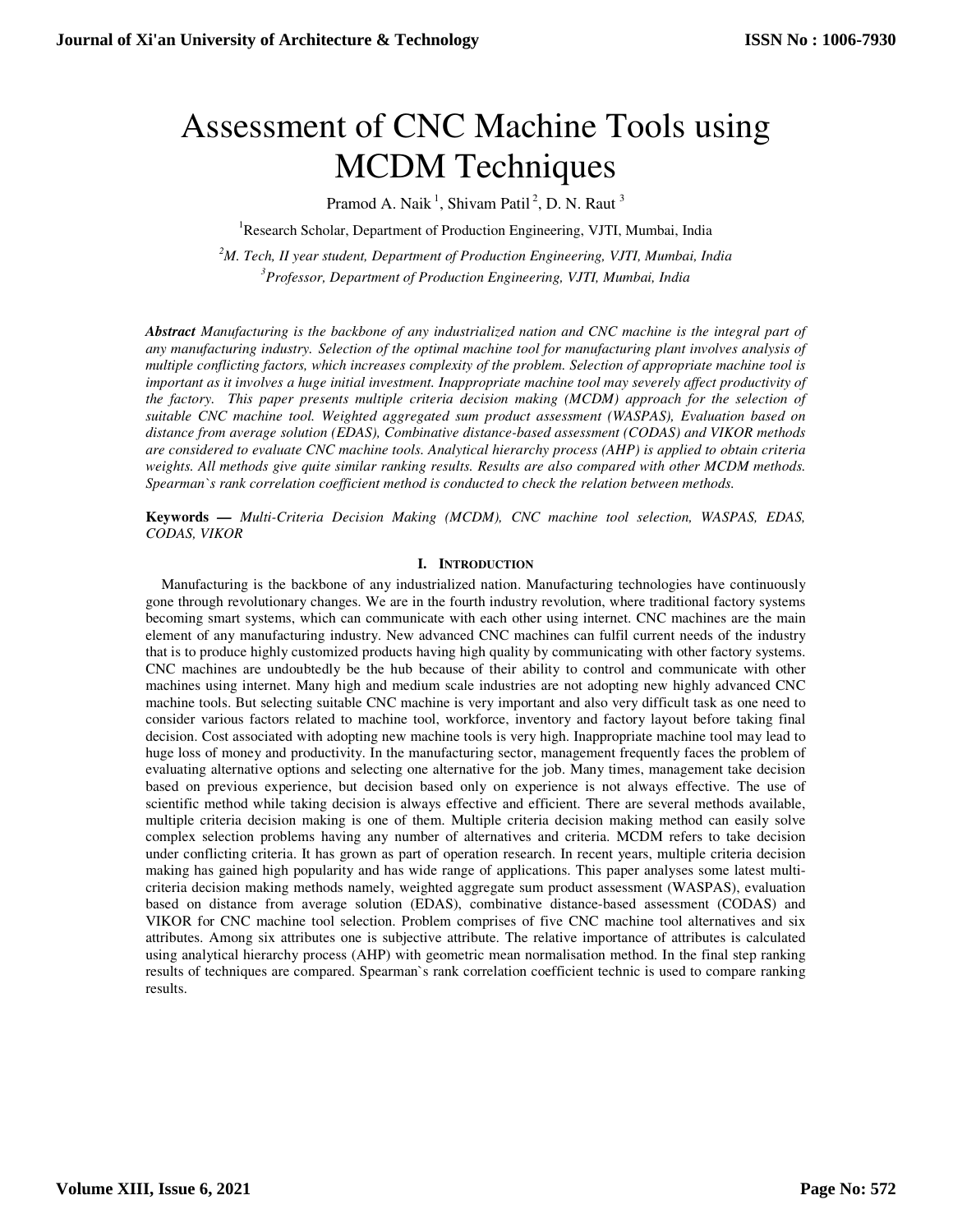#### **II. LITERATURE REVIEW**

S. Önüt et al. [3] used fuzzy based AHP-TOPSIS approach for machine tool selection. Triangular fuzzy numbers were considered with traditional method. Criteria weights were evaluated using fuzzy AHP and then ranking was obtained using fuzzy TOPSIS method. Sensitivity analysis was conducted by changing criteria weights. Chakraborty and zavadskas [4] explored applicability of WASPAS method for eight manufacturing decision making problems. They obtained accurate results with WASPAS method. M. Ghorabee et al. [5] applied EDAS method for multi criteria inventory classification. Usually, traditional ABC classification uses only one criterion, i. e. annual cost. Here, ABC classification of inventory is done based on three criteria. Result of proposed EDAS method is compared against different existing ABC inventory classification methods. S. Chakraborty et al. [6] applied WASPAS method for five manufacturing related problems, FMS selection, Machine selection in FMC, AGV system selection, Automated inspection system selection and Robot selection problems. Applicability of method was validated using these five problems. Ranking was also studied by varying λ values to check robustness of method.

S. Chakraborty et al. [7] proposed WASPAS method for Non-traditional machining process optimization. They applied method for selecting optimal process parameter combination for five non-traditional machines, ECDM, EDM, USM, LBM, WEDM. Also, optimal values of coefficient were determined which increased accuracy of the method. Prasad and Chakraborty [8] developed quality function deployment (QFD) technique for selecting CNC turning centre. System starts with accepting customer demands, then assigning weights, choosing criteria and accepting values for criteria, then shortlisting alternatives, providing rank list and details of the best solution. This automated process was developed in Visual 6.0. Some real time problems were discussed in paper. J. Kumar et al. [9] used TOPSIS and VIKOR approach for machine tool selection. Ranking results were compared with results obtained from SDI software tool. MINITAB software was used to measure correlation coefficient between two methods and result showed that both methods correlated each other. M. Yazdani et al. [10] proposed SWARA, QFD and WASPAS an integrated approach for the supplier selection. This approach was implemented in Steel company in Iran, where SWARA-QFD integrated method was used for weight calculation and ranking of six alternatives was done using WASPAS. Stability was checked by changing  $\lambda$  values. M. Madic et al. [11] applied WASPAS method for selecting optimal process condition for laser cutting operation. Alternatives and criteria were defined after conducting experiments based on Taguchi design. Relative weights of criteria were evaluated using AHP method. Stability of ranking of alternatives was checked using operational competitiveness ratings analysis (OCRA) method. Close correlation was found between rankings obtained by WASPAS and OCRA methods.

 M. Ghorbaee et al. [12] presented CODAS multi criteria decision making method and applied the same for industrial robot selection problem and evaluation of microclimate in an office. Comparative sensitivity analysis using ten different sets of criteria weights was also performed to validate the proposed method. Venkateswarlu and Sharma [13] applied SAW and VIKOR methods for the selection of equipment. A case study was conducted in spring manufacturing company. Five alternatives were evaluated against five criteria. Decision makers initially used linguistic terms to rate alternatives under each criterion, then using scale linguistic terms were converted into crisp format and used those values were considered for further calculations. D. Panchal et al. [14] employed fuzzy AHP-CODAS approach for choosing optimal maintenance strategy in fertilizer industry. Five maintenance strategies were shortlisted for maintaining ammonia synthesis unit of urea. Total seventeen criteria grouped under six main criteria were considered for evaluating maintenance strategies. Sensitivity analysis confirmed the stability of proposed method.

M. Mathew and S. Sagar [15] compared different MCDM techniques while solving material handling equipment selection problem. They applied CODAS, EDAS, MOORA AND WASPAS methods for two problems, conveyor selection problem and automated guided vehicle selection problem. Ranks obtained by all methods were same and spearman correlation coefficient indicated strong correlations among methods. Sennaroglue and Celebi [16] used MCDM for location selection problem for military airport location. Weights were calculated using AHP method and the best location was selected by comparing results of two outranking methods, PROMETHEE and VIKOR. They also compared results with other MCDM techniques and carried sensitivity analysis on weights. H. Gupta [17] used multi criteria approach to evaluate service quality of Indian airline industry. Attributes categorised into seven main and twenty-nine sub-categories for analysis. He used best worst method for calculating weights of attributes and VIKOR method for outranking airlines. M. Yazdani [18] proposed MADM tool, WASPAS for hard magnetic material selection. Factor relationship (FARE) method was used to evaluate weights of criteria. Sensitivity analysis for validation of obtained results were also conducted using normalization tool and correlation coefficient. P. Sahoo et al. [19] implemented DOE and MCDM approach for the selection of optimal machining parameter settings. Hybrid Response surface method (RSM) with WASPAS method was used.

N. Kundakcı [20] applied integrated approach using MACBETH and EDAS methods for evaluation of steam boiler of a textile company. Here, MACBETH method was used to evaluate weights of criteria and EDAS was used for alternative ranking. MACBETH was supported by software, where consistency was checked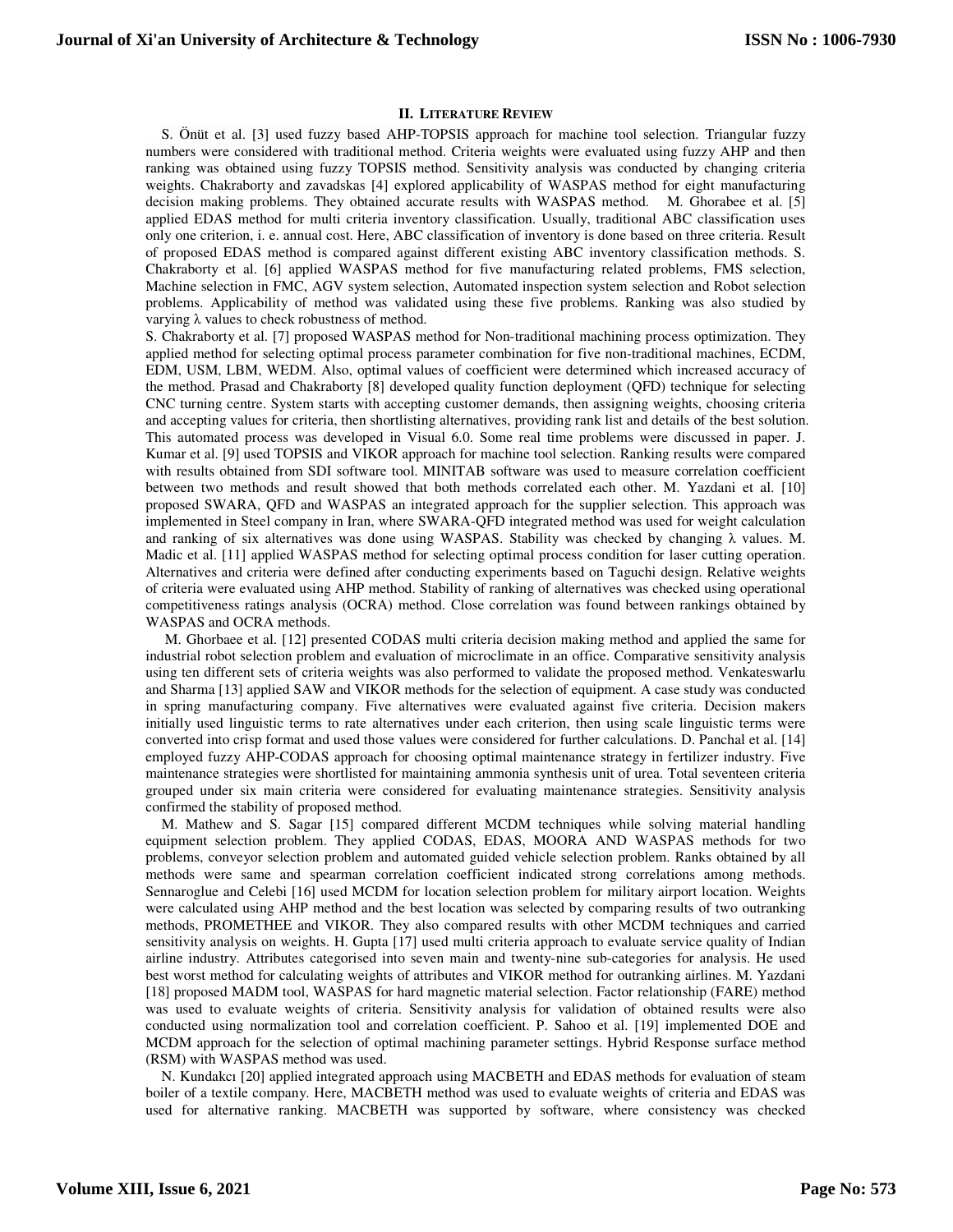automatically. D. Karabasevic et al. [21] proposed EDAS method for personnel selection in IT industry. SWARA method was used for weight evaluation. Three decision makers were considered and ranking for all three was derived using EDAS method. CODAS model was used for supplier selection problem by I. Badi et al. [22]. A case study was conducted in steel making company, considering four criteria for the evaluation of the most appropriate supplier among six suppliers. Sensitivity analysis was conducted to demonstrate the stability of method. I. Emovon et al. [23] applied WASPAS method to enhance ship system maintenance. WASPAS was combined with SD method for risk assessment analysis by obtaining ranks of failure modes and maintenance strategy selection problem. Problem was also analysed using TOPSIS method to validate results. I. Badi et al. [24] also used CODAS approach for site selection of desalination plant. Problem comprised of five alternatives and five attributes. Weights were determined by experts. Sensitivity analysis was conducted to evaluate robustness for the selected alternative. F. Ecer [25] proposed Fuzzy AHP and EDAS integrated model for selection of third-party logistics provider. Proposed model was applied for supplier selection in a marble company, where eleven criteria were considered for the evaluation of four alternatives. Fuzzy theory was applied to remove uncertainties in group decision making process.

Dr. A. Sudha [26] used evaluation based on Distance from Average solution (EDAS) method for water management problem in Agriculture crops. Best crop was selected on the basis of minimum water requirement and a higher income considering both drip and flood type irrigation techniques. D. Schitea et al. [27] proposed fuzzy based WASPAS, EDAS and COPRAS methods for site selection problem. Fourteen criteria were selected for analysing four locations. Four decision makers were considered for assessing criteria. Same rankings were obtained using all three methods. Results were also matching with past researchers results. A. Maghsoodi [28] implemented integrated SWARA-CODAS approach with target-based attributes for cement material selection. Weights were calculated using SWARA method. Here, exponential target-based normalization technique was applied and then ranking was found using CODAS method. M. Moradian [29] compared MOORA, TOPSIS and VIKOR methods while solving material selection problem. Combined entropy and AHP methods were used to obtain criteria weights.methods were combined using Spearman`s rank correlation coefficient method. V. Pathapalli et al. [30] applied MOORA and WASPAS methods for machining parameter optimization. Criteria were decided based on experiments conducted using DOE. Criteria weights were evaluated using entropy method. ANNOVA was conducted to validate proposed experimental model by MOORA and WASPAS methods. Reddy and Anand [31] applied WASPAS and S/N ratio analysis to optimize WEDM process. Experiments were performed on aluminium metal matrix nano composite as per DOE. Entropy method was utilised for weight calculation. Obtained parameter set was confirmed experimentally, which validated proposed approach.

SWARA-WASPAS approach was used by Singh and Modgil [32] for the selection of cement supplier. A case study was conducted in Indian cement industry. Twelve criteria were analysed and weights were evaluated using SWARA method. The best supplier was selected with the help of WASPAS method. A. Ghaleb et al. [33] compared of three MCDM techniques while solving manufacturing selection problem. They evaluated five manufacturing processes to manufacture pump part using AHP, TOPSIS and VIKOR techniques. They concluded VIKOR as better in terms of computational complexity. Narad and Joshi [34] used AHP-EDAS approach to select optimum blend of fuel. Experiments were conducted using Chlorella Vulgaris as a biofuel with diesel. Eight blends were analysed using eight criteria. A. Roy et al. [35] used integrated entropy and CODAS method to select appropriate material for aerospace application. Problem comprised of nine material alternatives with seven criteria. Jayant and Singh [36] implemented integrated MOORA, SWARA and WASPAS approach for reverse logistics operation for the mobile phone company. SWARA method was used to calculate criteria weights and MOORA and WASPAS were used to obtain ranking of alternatives.

#### **III.MCDM METHOD FORMULATION**

## **A. VIKOR Method**

The VIKOR (the Serbian name is 'VIse Kriterijumska Optimizacija kompromisno Resenje' which means multi-criteria optimization and compromise solution) method. Let, there are 'N' number of alternatives and 'M' number of criteria. The multiple attribute merit for compromise ranking was developed from L<sub>P</sub>-metric used in the compromise programming method.

$$
\begin{aligned} &L_{p,i}-\left\{\sum_{j=1}^{M}\left(w_{j}\left[\left(m_{ij}\right)_{\mathrm{max}}-\left(m_{ij}\right)\right]/\left[\left(m_{ij}\right)_{\mathrm{max}}-\left(m_{ij}\right)_{\mathrm{min}}\right]\right)^{p}\right\}^{1/p} \\ & 1 \leq p \leq \infty;1=1,2,\,\ldots\,,N \end{aligned}
$$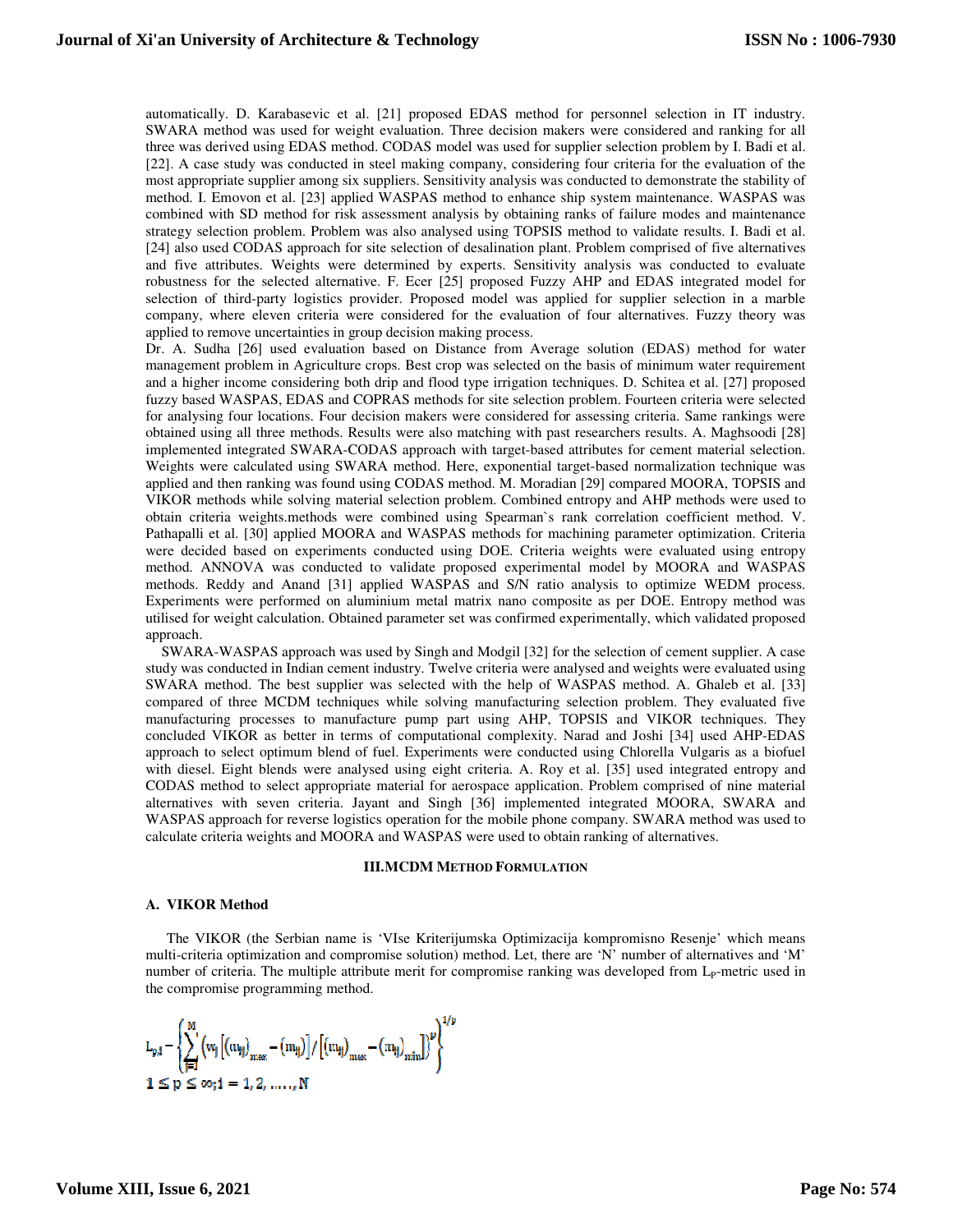In VIKOR method  $L_{1,i}$  and  $L_{\infty,i}$  are used to formulate the ranking measure. R. V. Rao [1] described procedural steps for VIKOR method are as follows:

Step 1: Identify the objective and evaluation attributes. Also determine the best, i.e.,  $(m_{ii})_{max}$ , and the worst, i.e.,  $(m_{ii})_{\text{min}}$ , values of all attributes.

Step 2: Calculate the values of  $L_{1,i}$  (E<sub>i</sub>) and  $L_{\infty,i}$  (F<sub>i</sub>) using following formulae.

$$
E_{j} = \sum_{j=1}^{M} w_{j} \left[ (m_{ij})_{max} - (m_{ij}) \right] / \left[ (m_{ij})_{max} - (m_{ij})_{min} \right]
$$
  
\n
$$
P_{j} = Max^{m} \text{ of } \left\{ \frac{w_{j} \left[ (m_{ij})_{max} - (m_{ij}) \right]}{\left[ \left( m_{ij} \right)_{max} - (m_{ij})_{min} \right]} \right|_{j} = 1, 2, ..., M \right\}
$$
  
\n(2)

Step 3: Calculate the values of  $P_i$  using following formula.

$$
v \left( \frac{(E_1 - E_{1-min})}{(E_{1-max} - E_{i-min})} \right) + (1 - v) \left( \frac{(F_1 - F_{1-min})}{(F_{1-max} - F_{i-min})} \right)
$$
\n(3)

where  $E_{i-max}$  and  $E_{i-min}$  are the maximum and minimum values of  $E_i$  respectively, and  $F_{i-max}$  and  $F_{i-min}$  are the maximum and minimum values of  $F_i$  respectively. v is weight of the strategy of 'the majority of attributes'. The value of v lies in the range of 0 to 1. Normally, its value is taken as 0.5.

Step 4: Arrange the alternatives in the ascending order, according to  $P_i$  values. The best alternative is the one having the minimum  $P_i$  value.

#### **B. WASPAS Method**

The Weighted Aggregates Sum Product Assessment (WASPAS) method was introduced by Zavadskas, Turskis, Antucheviciene and Zakarevicius in 2012. It is a combination of weighted sum method (WSM) and weighted product method (WPM). Procedural steps of WASPAS method are as follows [4].

Step 1: Identify selection criteria and alternatives. Let, there are m is number of alternative and n is the number of criteria. Prepare decision matrix  $X = [x_{ij}]$ .

$$
X = \begin{bmatrix} x_{11} & x_{12} & \cdots & x_{1n} \\ x_{21} & x_{22} & \cdots & x_{2n} \\ \cdots & \cdots & \cdots & \cdots \\ x_{m1} & x_{m2} & \cdots & x_{mn} \end{bmatrix}
$$

Step 2: Obtained normalized decision matrix  $(\overline{\mathbf{x}}_{\parallel})$  using following formulae. For beneficial criteria,

$$
\bar{x}_{ij} = \frac{x_{ij}}{\max_i x_{ii}}
$$

For non-beneficial criteria,

$$
\overline{x}_{ij} = \frac{\min_i x_{ij}}{x_{ii}}
$$

Step 3: Calculate additive relative importance of each alternative. Additive relative importance of i<sup>th</sup> alternative is calculated as follows:

(4)

$$
Q_i^{(1)} = \sum_{j=1}^{n} \bar{x}_{ij} w_j
$$
 (5)

where  $w_j$  represents weights of  $j<sup>th</sup>$  criterion.

Step 4: Calculate multiplicative relative importance of each alternative using following formula: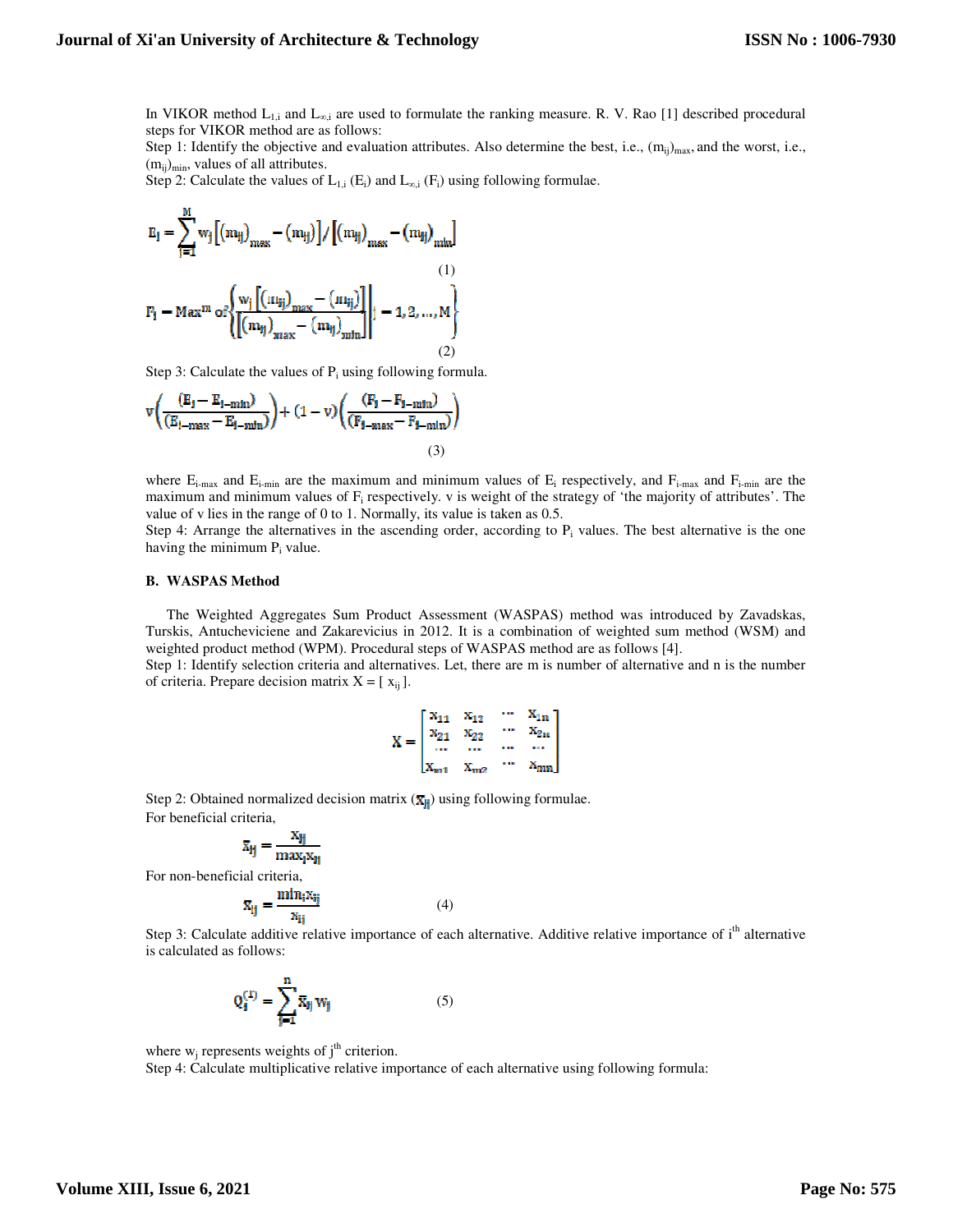$$
Q_i^{(2)} = \prod_{i=1}^n (\bar{x}_{ij})^{w_j}
$$
 (6)

Step 5: Calculate joint generalized criterion (Q) of weighted aggregation of additive and multiplicative methods using following generalized equation.

$$
Q_i = \lambda Q_i^{(1)} + (1 - \lambda) Q_i^{(2)} \tag{7}
$$

where value of  $\lambda$  lies between 0 to 1. When  $\lambda$  is 0, WASPAS method becomes WPM, and when  $\lambda$  is 1, method becomes WSM.

Step 6: Arrange alternatives in descending order of joint generalized criterion values. Alternative with the highest joint generalized criterion value is the best solution for the problem.

#### **C. EDAS Method**

The Evaluation based on Distance from Average Solution or EDAS method, in which the best alternative is chosen by calculating the distance of each alternative from the optimal value [2]. Following is the procedure for EDAS for a problem involving n criteria and m alternatives as proposed by Sudha [26]:

Step 1: Select available alternatives and important criteria to construct decision matrix  $D[x_{ii}]$ .

Step 2: Determine the average solution  $(AV_i)$  according to all the criteria using formula:

$$
AV_j = \frac{\sum_{i=1}^{n} x_{ij}}{n}
$$
 (8)

Step 3: Calculate positive distances from average (PDA) solution using following formulae:

If  $j<sup>th</sup>$  criterion is beneficial

$$
PDA_{ij} = \frac{\max\left(0, \left(x_{ij} - AV_{ij}\right)\right)}{AV_{i}}
$$
\n(9)

If  $j<sup>th</sup>$  criterion is non-beneficial  $\ell$  and  $\ell$ 

$$
PDA_{ij} = \frac{\max\left(U_i\left(AV_{ij} - X_{ij}\right)\right)}{AV_i} \tag{10}
$$

 $\Delta$ 

Step 4: Calculate negative distances from average (NDA) solution using following formulae:

If 
$$
j^{\text{th}}
$$
 criterion is beneficial

$$
NDA_{ij} = \frac{\max\left(0, \left(AV_{ij} - x_{ij}\right)\right)}{AV_i}
$$
 (11)

If  $j<sup>th</sup>$  criterion is non-beneficial

$$
NDA_{ij} = \frac{\max\left(0, \left(x_{ij} - AV_{ij}\right)\right)}{AV_i}
$$
 (12)

Step 5: The weighted sum of PDA is obtained as:

$$
SP_{j} = \sum_{j=1}^{m} w_{j} \text{ PDA}_{jj} \tag{13}
$$

where  $w_i$  represents the weight of  $j<sup>th</sup>$  criterion. Step 6: The weighted sum of NDA is obtained as:

$$
SN_{\mathbf{i}} = \sum_{j=1}^{m} w_{j} \text{ NDA}_{\mathbf{i}j} \tag{14}
$$

Step 7: The normalized values of  $SP_i$  and  $SN_i$  for all alternatives are calculated as follows: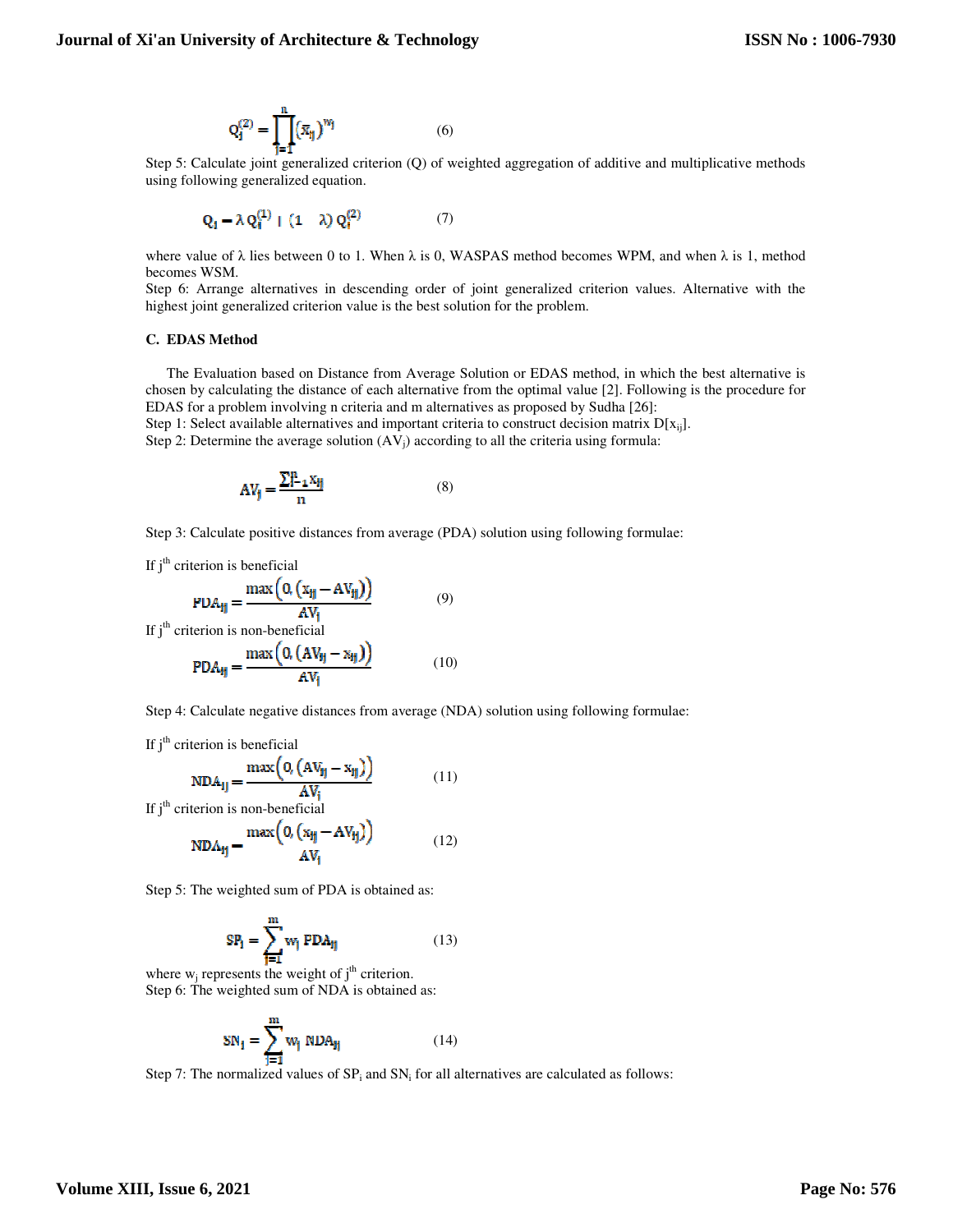$$
NSP_i = \frac{SP_i}{max_i(SP_i)}
$$
 (15)

$$
NSN_{\mathbf{i}} - 1 - \frac{SN_{\mathbf{i}}}{\max_{i}(SN_{\mathbf{i}})}
$$
 (16)

where  $NSP_i$  and  $NSN_i$  denote the weighted normalized sum of PDA and NDA respectively. Step 8: Calculate appraisal score  $(AS_i)$  for all alternatives using following formula:

$$
AS_i = \frac{1}{2}(NSP_i + NSN_i)
$$
 (17)

Where  $0 \leq AS_i \leq 1$ 

Step 9: Rank alternatives in the descending order of appraisal score. The alternative with the highest appraisal score is the best choice among alternatives.

#### **D. CODAS Method**

Combinative Distance-based Assessment or CODAS method in which desirability of alternatives is determined using two measures [24]. Primary measure is the Euclidean distance and secondary measure is the Taxicab distance. CODAS procedural steps are as follows, given by I. Badi [24]:

Step 1: Construct the decision making matrix,  $\mathbf{X} = [\mathbf{x}_{ij}]_{n \times m}$ , where  $\mathbf{x}_{ij}$  represents denotes the performance value of i<sup>th</sup> alternative against j<sup>th</sup> criterion. Decision matrix have n number of alternatives which are arranged row-wise and m number of attributes, arranged column-wise.

Step 2: Compute the normalized decision matrix using following equations.

$$
n_{ij} = \frac{x_{ij}}{\max_{i} x_{ij}} \qquad \text{if } j \in N_b
$$
  

$$
n_{ij} = \frac{\min_{i} x_{ij}}{x_{ij}} \qquad \text{if } j \in N_c
$$
 (18)

where  $N_b$  and  $N_c$  represents the sets of beneficial and non-beneficial (cost) criteria, respectively. Step 3: Compute weighted normalized decision matrix by using equation (19).

(19)

 $r_H = w_i n_H$ 

where  $w_i$  represents the weights of  $j<sup>th</sup>$  criterion. Step 4: Determine negative-ideal solution for each criterion.

$$
\mathbf{ns} = \begin{bmatrix} \mathbf{ns}_j \end{bmatrix}_{1 \times m}
$$

$$
\mathbf{ns}_j = \min_i \mathbf{r}_{ji}
$$
(20)

Step 5: Calculate the Euclidean distances  $(E_i)$  and Taxicab distances  $(T_i)$  of alternatives from negative ideal solution using following formulae:

$$
E_{j} = \sqrt{\sum_{j=1}^{m} (r_{ij} - ns_{j})^{2}}
$$
(21)  

$$
T_{i} = \sum_{j=1}^{m} |r_{ij} - ns_{j}|
$$
(22)

Step 6: Construct the relative assessment matrix as given below:

$$
\mathbf{R}_{\alpha} = [\mathbf{h}_{ik}]_{n \times n}
$$
  

$$
\mathbf{h}_{ik} = (\mathbf{E}_{i} - \mathbf{E}_{k}) + (\psi(\mathbf{E}_{i} - \mathbf{E}_{k}) \times (\mathbf{T}_{i} - \mathbf{T}_{k}))
$$
 (23)

Where  $k \in \{1, 2, 3, ..., n\}$  and  $\psi$  denotes a threshold function to recognize the equality of the Euclidean.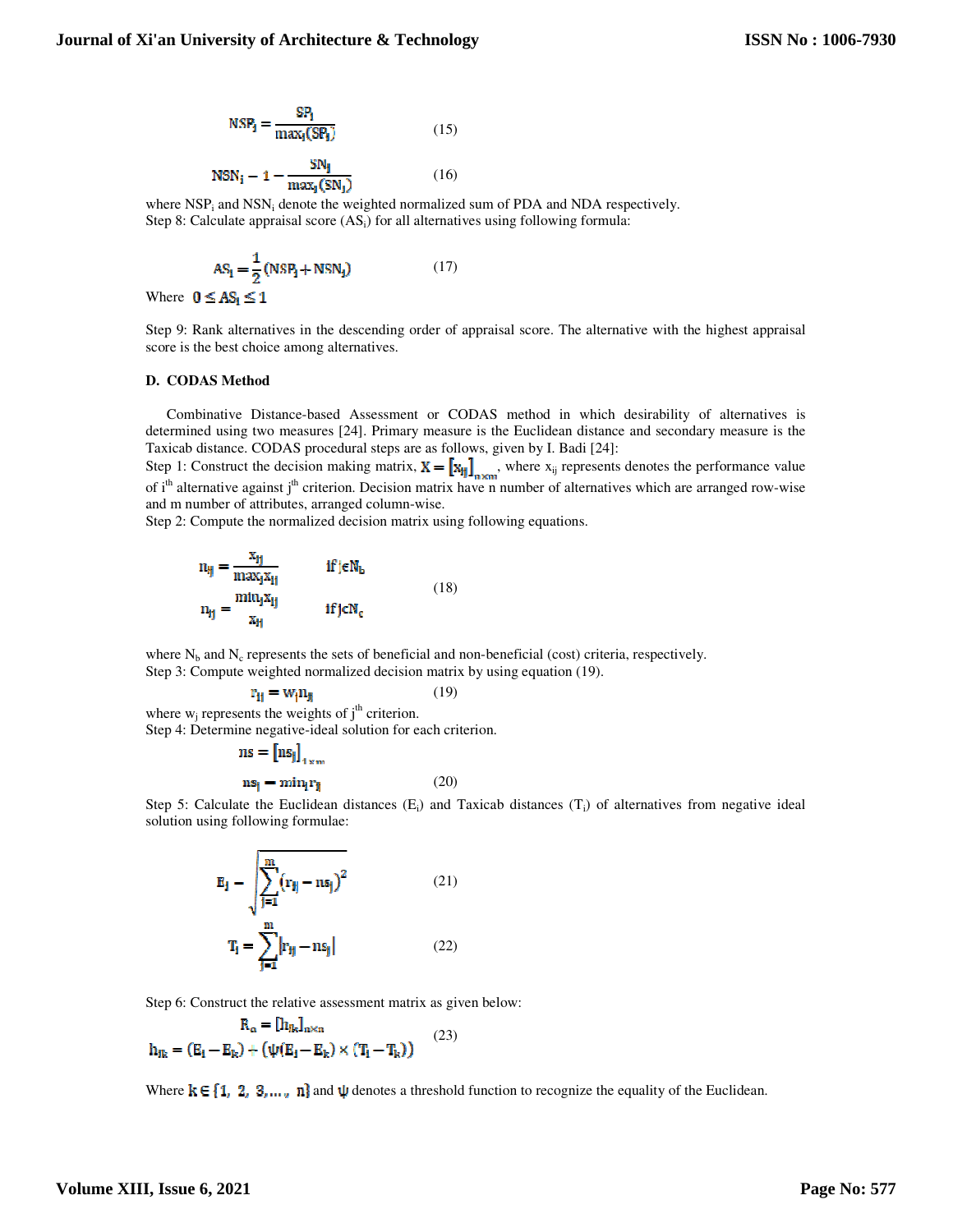$$
\psi(x) = \begin{cases} 1 & \text{if } |x| \ge \tau \\ 0 & \text{if } |x| < \tau \end{cases}
$$
 (24)

 $\tau$  is the threshold parameter that can be set by the decision maker. It is suggested to set this parameter at a value between 0.01 to 0.05. if the difference between Euclidean distances of two alternatives is less than  $\tau$ , these two alternatives are also compared by the Taxicab distance.

Step 7: Calculate the assessment score of each alternative using following formula:

$$
H_{j} = \sum_{k=1}^{n} h_{ik}
$$
 (25)

Step 8: Rank the alternatives according to the decreasing values of assessment scores. Alternative with the highest assessment score is the best alternative for problem.

| <b>CNC</b> Machine<br>Tool | <b>Power</b> | <b>Operation</b><br><b>Easiness</b> | Cost | <b>Spindle</b> | <b>Diameter</b> | <b>Floor</b><br><b>Space</b> |
|----------------------------|--------------|-------------------------------------|------|----------------|-----------------|------------------------------|
| CMT1                       | 15           | 0.335                               | 4.5  | 5000           | 350             | 4.664                        |
| CMT <sub>2</sub>           | 22           | 0.41                                |      | 3500           | 425             | 4.7925                       |
| CMT3                       | 19           | 0.745                               |      | 5000           | 420             | 5.04                         |
| CMT4                       | 22           | 0.59                                | 9.2  | 3500           | 500             | 6.48                         |
| CMT5                       | 30           | 0.745                               | 9.75 | 2000           | 590             | 6.96                         |

**TABLE 1 QUANTITATIVE DATA FOR CNC MACHINE TOOL SELECTION**

## **IV.CNC MACHINE TOOL SELECTION PROBLEM**

CNC machine tool selection problem is solved using four latest multi criteria decision making techniques – VIKOR, WASPAS, EDAS and CODAS. Five suitable CNC machine tools are shortlisted as per requirements of the factory. Based

on machine tool operator and previous research work, power, operation easiness, cost, spindle, diameter and floor space are selected as attributes to evaluate machine tool alternatives. Power (P) measured in kilowatts, is the amount of energy required for machine to successfully perform required operation. Operation easiness (OE) is the simplicity of machine to use. Effective ways to add or remove or edit programs. Cost (C) of machine consists total procurement cost. Spindle speed (SS) is the maximum rotational speed achievable by spindle. Diameter (D) is the maximum workpiece diameter that can be machined. Floor space (FS) is the floor area required for CNC machine tool and its supporting components. Among these six attributes, power, cost and floor space are non-beneficial attributes (less is better), remaining are beneficial attributes (more is better). Operation easiness is the only qualitative type attribute used in the problem, whose values are converted into numeric format using seven-point scale given in Rao [1].

TABLE 1 shows problem decision matrix that is the score of each alternative with respect to criterion. All the data is gathered from machine expert and machine broacher and information about machine tools available online. Criteria weights were estimated using analytical hierarchy process (AHP)

as explained in Rao [1]. Pairwise comparison matrix was created and geometric mean normalisation method was used to calculate criteria weights. Estimated criteria weights are  $w_P = 0.3775$ ,  $w_{OE} = 0.2887$ ,  $w_C = 0.1686$ ,  $w_{SS} =$ 0.0852,  $w_D = 0.0517$  and  $w_{FS} = 0.0284$ . These weights are consistent as CR value is 0.0577.

# **A. VIKOR Method**

Values of Ei and Fi are calculated using equation (1) and (2) respectively. Alternatives ranked based on Pi values, which are evaluated using equation (3). Calculated values of Ei, Fi, Pi are as given in TABLE 2.

## **B. WASPAS Method**

In this method, TABLE 1 is normalised using equation (4) as shown in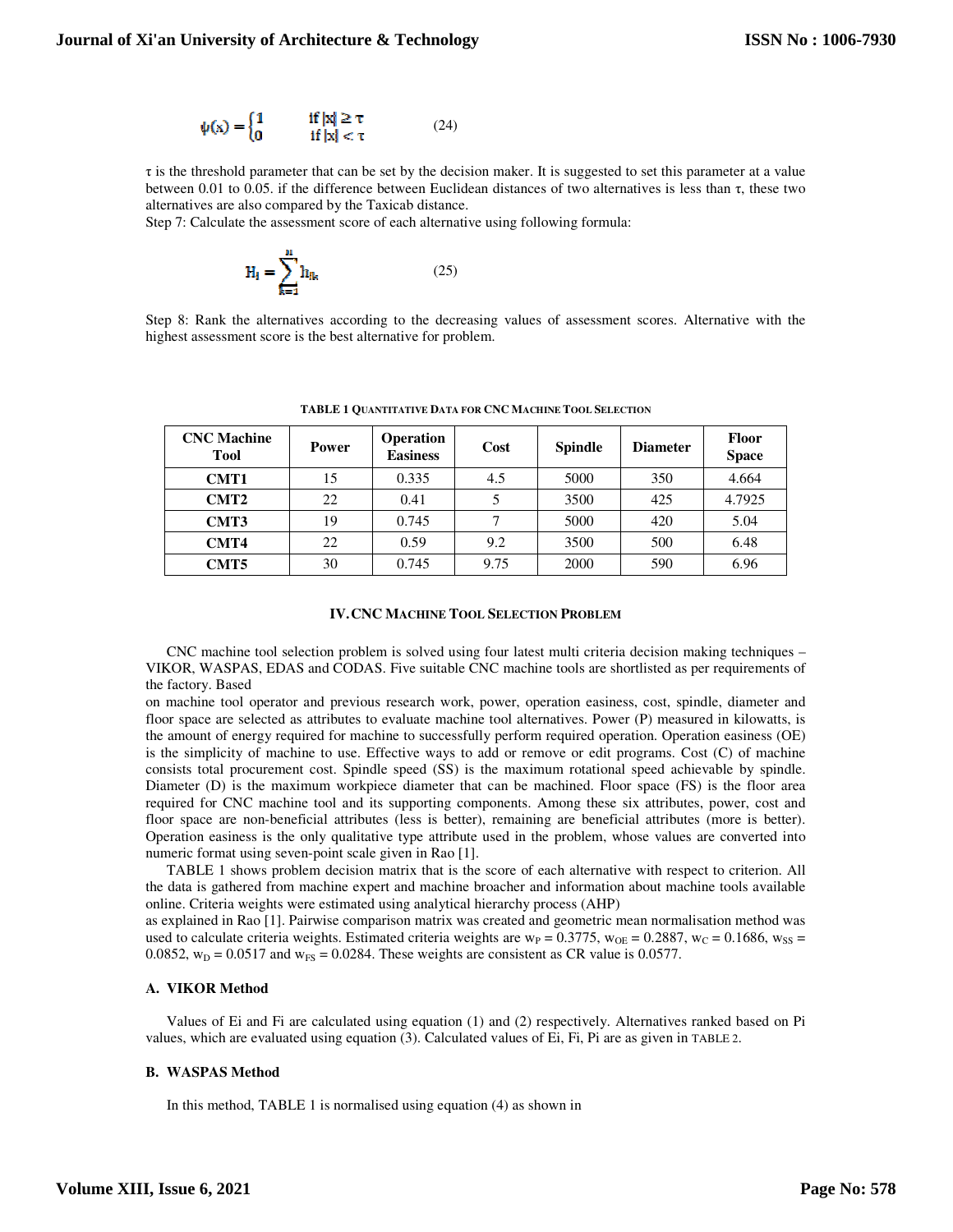TABLE 3. Next is to calculate relative importance of alternatives. Additive relative importance is calculated using equation (5) given in step 3. Multiplicative relative importance of each alternative is calculated using equation (6).

Joint generalized criterion (Q) of weighted aggregation of additive and multiplicative methods is calculated using equation (7). Calculated values of relative importance and their joint generalized criterion are tabulated in

TABLE 4. While evaluating joint generalized criterion, value of  $\lambda$  is taken as 0.5. Final step is to rank all

alternatives in descending order according to their joint generalized criterion values, as given in TABLE 4.

## **C. EDAS Method**

EDAS average solution according to criteria is obtained using equation (8) and given in TABLE 5. PDA solution for beneficial attributes and non-beneficial attributes are calculated using equation (9) and (10) respectively. Similarly, negative distance from average (NDA) solution is calculated using equation (11) and (12). Then weighted sum of PDA and NDA are obtained using equation (13) and (14) respectively.

TABLE 6 shows weighted PDA values and TABLE 7 shows weighted NDA values. Then normalisation of weighted values calculated using equation (15) and (16) respectively. Appraisal scores are obtained using equation (17). Alternatives then ranked in descending order based on appraisal score. Normalised values of PDA and NDA, appraisal scores and ranking of alternatives are shown in TABLE 8.

# **D. CODAS Method**

Normalized values for CODAS are computed using equation (18). Then weighted normalized values are obtained using equation (19). Based on weighted normalized decision matrix values, negative ideal solution (NIS) for each criterion is determined.

TABLE 9 represents negative ideal solution.

TABLE 10 shows Euclidean and Taxicab distances. Euclidean distances  $(E_i)$  and Taxicab distances  $(T_i)$  of alternatives are calculated using equation (21) and (22) respectively.

The relative assessment matrix (Ra) and assessment score (Hi) is obtained as defined in step 6 to step 7, using equation (23) and (25) respectively. Obtained results are shown in TABLE 11. Here value of  $\tau$  is taken as 0.02. Finally, ranking of alternatives based on assessment score is also shown in TABLE 11.

| <b>CNC</b><br><b>Machine</b><br><b>Tool</b> | Ei     | Fi     | Pi     | Rank           |
|---------------------------------------------|--------|--------|--------|----------------|
| CMT1                                        | 0.3404 | 0.2887 | 0.4747 | $\overline{2}$ |
| CMT <sub>2</sub>                            | 0.5078 | 0.2359 | 0.5707 |                |
| CMT3                                        | 0.2222 | 0.1007 |        |                |
| CMT4                                        | 0.5206 | 0.1762 | 0.4775 | 3              |
| CMT5                                        | 0.6596 | 0.3775 |        | 5              |

**TABLE 2 VIKOR - CALCULATED DATA AND RANKING**

| <b>CNC Machine Tool</b> | D      | OЕ     | C      | SS  | D      | FS     |
|-------------------------|--------|--------|--------|-----|--------|--------|
| CMT <sub>1</sub>        |        | 0.4497 |        |     | 0.5932 |        |
| CMT <sub>2</sub>        | 0.6818 | 0.5503 | 0.9    | 0.7 | 0.7203 | 0.9732 |
| CMT3                    | 0.7895 |        | 0.6429 |     | 0.7119 | 0.9254 |
| CMT4                    | 0.6818 | 0.7919 | 0.4891 | 0.7 | 0.8475 | 0.7198 |
| CMT <sub>5</sub>        | 0.5    |        | 0.4615 | 0.4 |        | 0.6701 |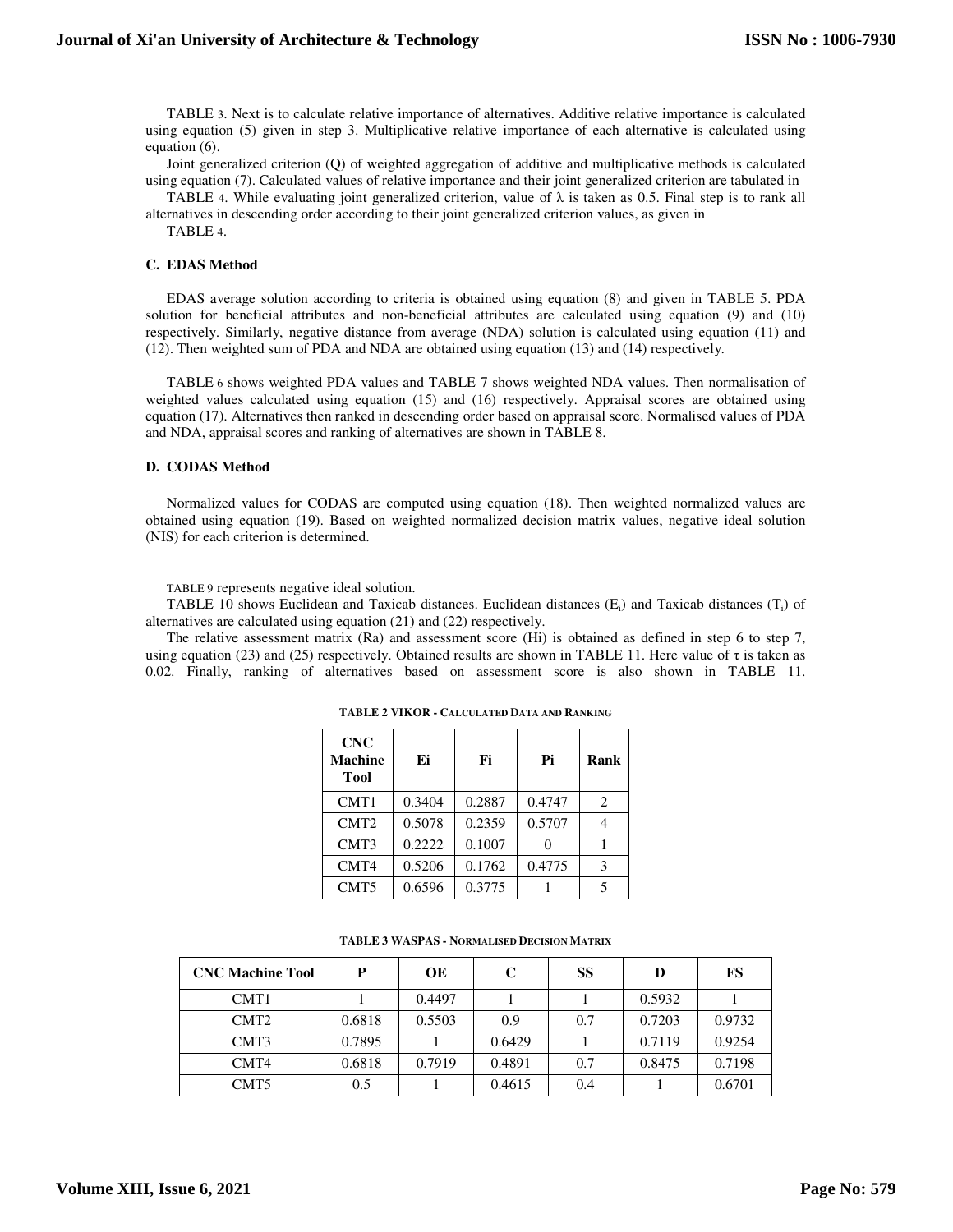| <b>CNC Machine Tool</b> | $Q_i^{(1)}$ | $Q_i^{(2)}$ | O,     | Rank |
|-------------------------|-------------|-------------|--------|------|
| CMT <sub>1</sub>        | 0.8201      | 0.7728      | 0.7965 |      |
| CMT <sub>2</sub>        | 0.6925      | 0.6819      | 0.6872 |      |
| CMT3                    | 0.8433      | 0.8324      | 0.8378 |      |
| CMT4                    | 0.6923      | 0.6834      | 0.6878 |      |
| CMT5                    | 0.6600      | 0.6179      | 0.6390 |      |

**TABLE 4 ADDITIVE AND MULTIPLICATIVE IMPORTANCE, JOINT GENERALIZED CRITERION VALUE AND RANKING**

## **TABLE 5 EDAS - AVERAGE SOLUTION**

| <b>Attributes</b> |      | ОE    |      | SS   |                 | ПС<br>ט ב       |
|-------------------|------|-------|------|------|-----------------|-----------------|
| A                 | 21.0 | 0.565 | 7.09 | 3800 | 45 <sup>7</sup> | 5072<br>J.JO 13 |

#### **TABLE 6 WEIGHTED PDA VALUES AND SUM**

| <b>CMT Machine Tool</b> | P      | OЕ       | C      | SS     | D        | FS     | $SP_i$ |
|-------------------------|--------|----------|--------|--------|----------|--------|--------|
| CMT <sub>1</sub>        | 0.1153 | $\Omega$ | 0.0616 | 0.0269 | $\Omega$ | 0.0047 | 0.2085 |
| CMT <sub>2</sub>        |        |          | 0.0497 |        |          | 0.0040 | 0.0537 |
| CMT3                    | 0.0454 | 0.0920   | 0.0021 | 0.0269 |          | 0.0028 | 0.1692 |
| CMT4                    |        | 0.0128   |        |        | 0.0049   |        | 0.0176 |
| CMT <sub>5</sub>        |        | 0.0920   |        |        | 0.0151   |        | 0.1070 |

#### **TABLE 7 WEIGHTED NDA VALUES AND SUM**

| <b>CMT Machine Tool</b> | P      | <b>OE</b> | C      | SS     | D      | FS     | $SN_i$ |
|-------------------------|--------|-----------|--------|--------|--------|--------|--------|
| CMT1                    |        | 0.1175    |        |        | 0.0121 |        | 0.1296 |
| CMT <sub>2</sub>        | 0.0070 | 0.0792    |        | 0.0067 | 0.0036 | 0      | 0.0965 |
| CMT <sub>3</sub>        |        |           |        |        | 0.0042 | 0      | 0.0042 |
| CMT4                    | 0.0070 | 0         | 0.0502 | 0.0067 | 0      | 0.0045 | 0.0684 |
| CMT <sub>5</sub>        | 0.1468 |           | 0.0632 | 0.0404 | 0      | 0.0070 | 0.2574 |

## **TABLE 8 NORMALISED VALUES, APPRAISAL SCORE AND RANKING OF ALTERNATIVES**

| <b>CNC Machine Tool</b> | $NSP_i$ | $NSN_i$ | ASi    | Rank |
|-------------------------|---------|---------|--------|------|
| CMT <sub>1</sub>        |         | 0.4964  | 0.7482 |      |
| CMT <sub>2</sub>        | 0.2577  | 0.6249  | 0.4413 |      |
| CMT3                    | 0.8116  | 0.9837  | 0.8976 |      |
| CMT4                    | 0.0846  | 0.7342  | 0.4094 |      |
| CMT <sub>5</sub>        | 0.5132  |         | 0.2566 |      |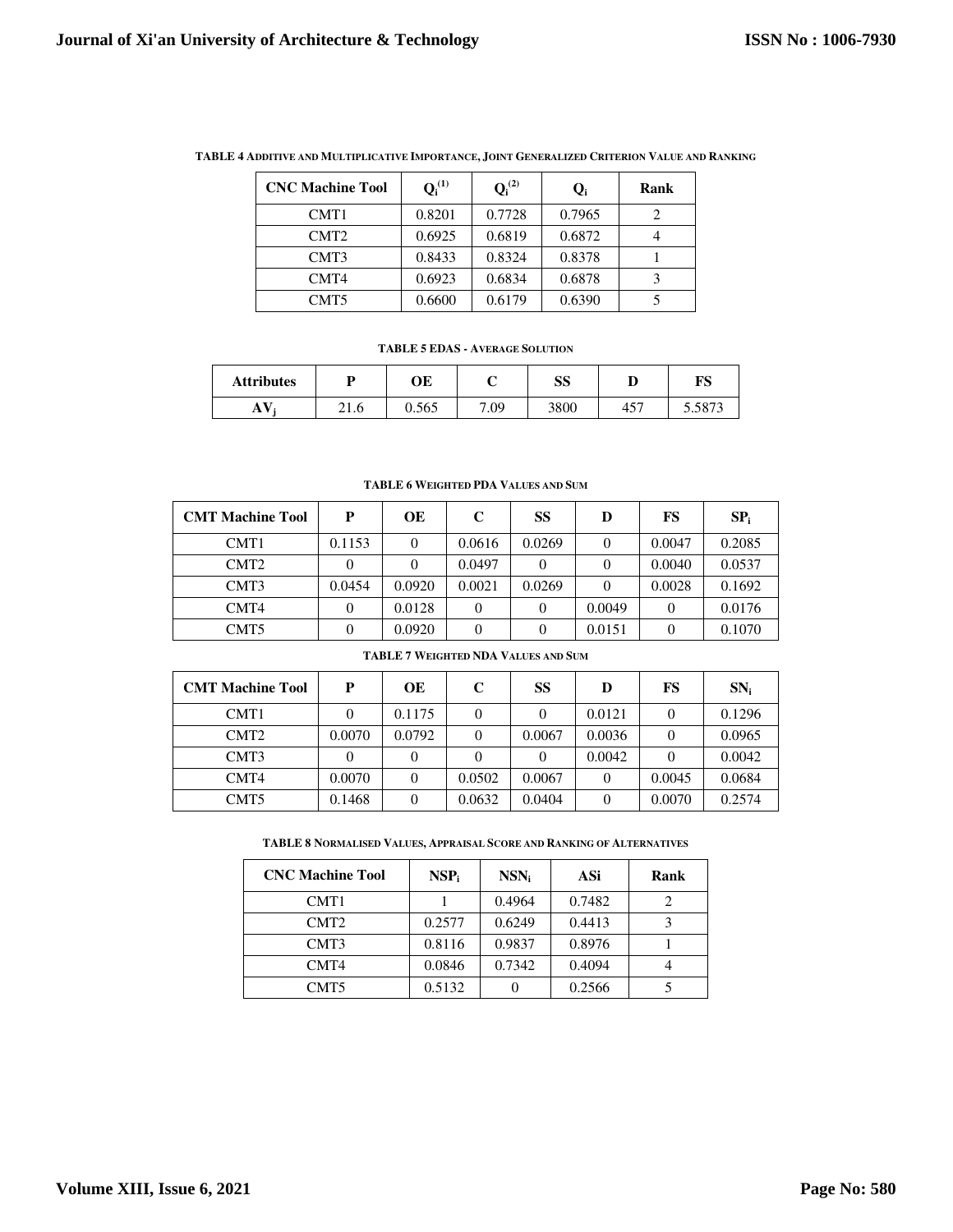|                                          |        | ТАРЕЕ / СОРАО - ЛЕВШИЕР КОМПАНСЕР ТАЕСЕЗ АКР НЕЗАПТЕ ПРЕАГООРСТВА |        |        |        |        |
|------------------------------------------|--------|-------------------------------------------------------------------|--------|--------|--------|--------|
| <b>CNC Machine Tool</b>                  | P      | OE                                                                | C      | SS     | D      | FS     |
| CMT <sub>1</sub>                         | 0.3775 | 0.1298                                                            | 0.1686 | 0.0852 | 0.0307 | 0.0284 |
| CMT <sub>2</sub>                         | 0.2574 | 0.1589                                                            | 0.1517 | 0.0596 | 0.0373 | 0.0276 |
| CMT3                                     | 0.2980 | 0.2887                                                            | 0.1084 | 0.0852 | 0.0368 | 0.0262 |
| CMT4                                     | 0.2574 | 0.2286                                                            | 0.0825 | 0.0596 | 0.0438 | 0.0204 |
| CMT <sub>5</sub>                         | 0.1887 | 0.2887                                                            | 0.0778 | 0.0341 | 0.0517 | 0.0190 |
| <b>Negative Ideal</b><br><b>Solution</b> | 0.1887 | 0.1298                                                            | 0.0778 | 0.0341 | 0.0307 | 0.0190 |

**TABLE 9 CODAS - WEIGHTED NORMALISED VALUES AND NEGATIVE IDEAL SOLUTION** 

**TABLE 10 EUCLIDEAN AND TAXICAB DISTANCES**

| <b>CNC</b><br><b>Machine</b><br>Tool | Ei     | Ti     |
|--------------------------------------|--------|--------|
| CMT1                                 | 0.2158 | 0.3400 |
| CMT <sub>2</sub>                     | 0.1086 | 0.2123 |
| CMT3                                 | 0.2020 | 0.3632 |
| CMT4                                 | 0.1238 | 0.2122 |
| CMT5                                 | 0.1602 | 0.1799 |

**TABLE 11 RELATIVE ASSESSMENT MATRIX, ASSESSMENT SCORE AND RANKING OF ALTERNATIVES**

| <b>CNC</b><br><b>Machine</b><br><b>Tool</b> | <b>CMT1</b> | CMT <sub>2</sub> | CMT3         | CMT4      | CMT <sub>5</sub> | Hi        | <b>RANK</b> |
|---------------------------------------------|-------------|------------------|--------------|-----------|------------------|-----------|-------------|
| CMT1                                        | 0           | 0.2349           | 0.0138       | 0.2198    | 0.2156           | 0.6840    | 2           |
| CMT <sub>2</sub>                            | $-0.2348$   | $\Omega$         | $-0.2443$    | $-0.0152$ | $-0.0192$        | $-0.5136$ | 5           |
| CMT3                                        | $-0.0137$   | 0.2443           | $\mathbf{0}$ | 0.2292    | 0.2251           | 0.6849    |             |
| CMT4                                        | $-0.2197$   | 0.0152           | $-0.2292$    | $\Omega$  | $-0.0042$        | $-0.4380$ | 4           |
| CMT5                                        | $-0.2156$   | 0.0192           | $-0.2251$    | 0.0041    | 0                | $-0.4173$ | 3           |

**TABLE 12 RANKINGS COMPARISON**

| Rank | <b>VIKOR</b>     | <b>WASPAS</b>    | <b>EDAS</b>      | <b>CODAS</b>     | <b>TOPSIS</b>    | <b>M-TOPSIS</b>  |
|------|------------------|------------------|------------------|------------------|------------------|------------------|
|      | CMT3             | CMT <sub>3</sub> | CMT <sub>3</sub> | CMT <sub>3</sub> | CMT <sub>3</sub> | CMT <sub>3</sub> |
| 2    | CMT <sub>1</sub> | CMT <sub>1</sub> | CMT <sub>1</sub> | CMT <sub>1</sub> | CMT <sub>1</sub> | CMT <sub>1</sub> |
| 3    | CMT4             | CMT4             | CMT <sub>2</sub> | CMT <sub>5</sub> | CMT4             | CMT <sub>2</sub> |
|      | CMT <sub>2</sub> | CMT <sub>2</sub> | CMT4             | CMT4             | CMT <sub>2</sub> | CMT4             |
|      | CMT <sub>5</sub> | CMT <sub>5</sub> | CMT <sub>5</sub> | CMT <sub>2</sub> | CMT <sub>5</sub> | CMT <sub>5</sub> |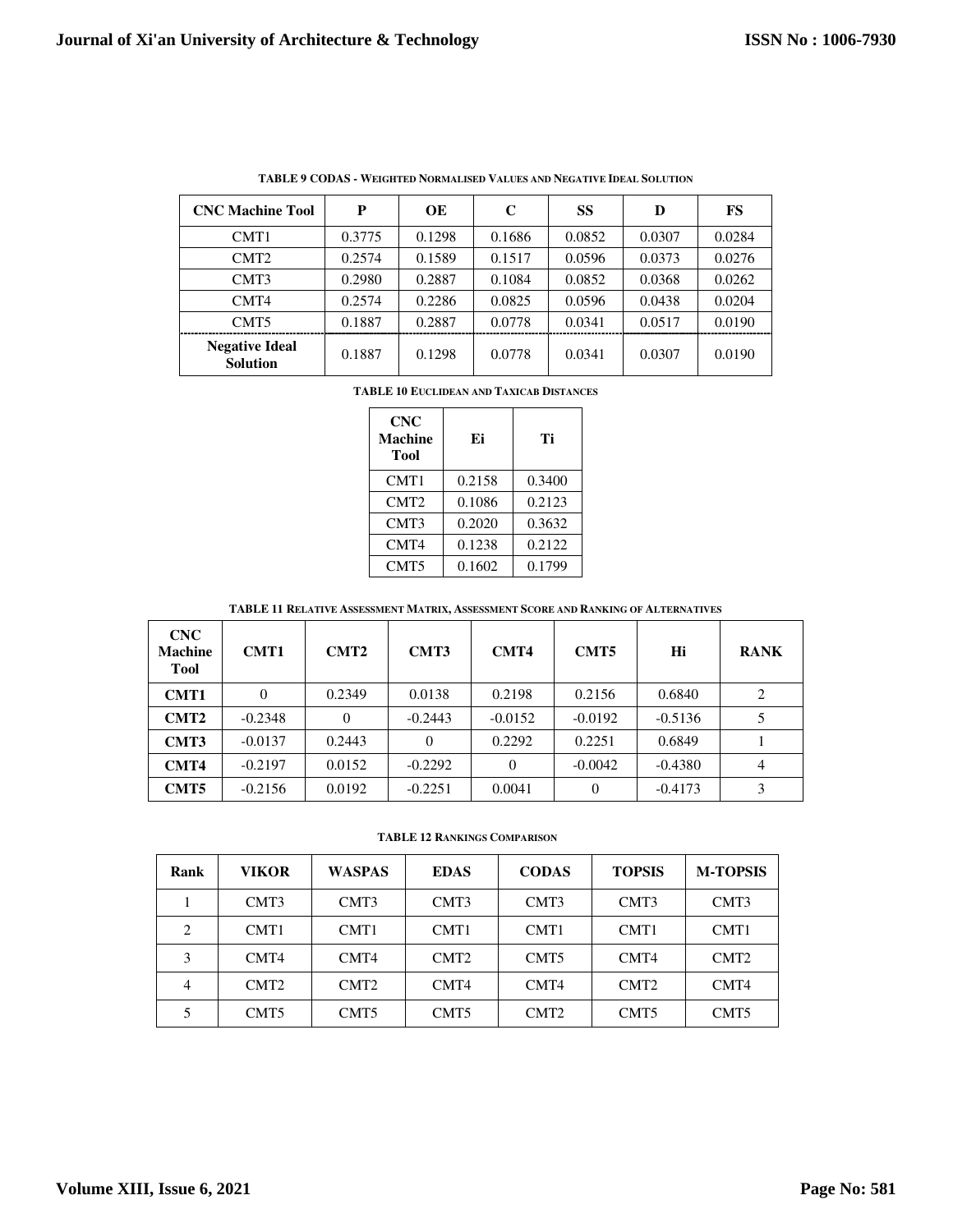| <b>Method</b>   | <b>VIKOR</b> | <b>WASPAS</b> | <b>EDAS</b> | <b>CODAS</b> | <b>TOPSIS</b> | $M -$<br><b>TOPSIS</b> |
|-----------------|--------------|---------------|-------------|--------------|---------------|------------------------|
| <b>VIKOR</b>    |              |               | 0.9         | 0.7          |               | 0.9                    |
| <b>WASPAS</b>   |              |               | 0.9         | 0.6          |               | 0.9                    |
| <b>EDAS</b>     |              |               |             | 0.6          | 0.9           |                        |
| <b>CODAS</b>    |              |               |             |              | 0.7           | 0.6                    |
| <b>TOPSIS</b>   |              |               |             |              |               | 0.9                    |
| <b>M-TOPSIS</b> |              |               |             |              |               |                        |

**TABLE 13 SPEARMAN RANK CORRELATION COEFFICIENT BETWEEN METHODS**

#### **V. RANKING COMPARISON**

TABLE 12 shows the ranking performance of selected multiple criteria decision making methods. We have also applied TOPSIS and Modified TOPSIS methods for this problem in order to check ranking performance. Obtained ranking results of VIKOR, WASPAS, EDAS and CODAS were compared with that of TOPSIS and Modified TOPSIS methods. Table shows that all methods give quite similar results. Spearman`s rank correlation coefficient method is used to compared ranking results. Spearman`s rank correlation test results are shown in

TABLE 13. Spearman`s rank coefficient ranges from -1 to +1. It clear that VIKOR, WASPAS and TOPSIS gives exactly same results. Also, EDAS and M-TOPSIS results are similar. Some methods have coefficient value as 0.6, which is less but still they have close relation between results.

#### **VI.RESULT AND CONCLUSION**

This paper studies the ranking performance of four multi criteria decision making techniques for CNC machine tool selection problem. VIKOR, WASPAS, EDAS and CODAS are selected for the analysis. Five CNC machine tool alternatives are evaluated against six CNC machine tool attributes. TABLE 12 shows final ranking of CNC machine tools according to all four methods. CMT3 is the best choice according to all methods. CMT1 is the second-best choice. After first two alternatives, we can see some discrepancies for the remaining positions. These minor discrepancies are due to different mathematical approach used in these methods. Obtained results are very much similar to the results obtained using Technique for Order Preference by Similarity to Ideal Solution (TOPSIS) and Modified TOPSIS methods. Based on obtained results, we can say that WASPAS, EDAS and CODAS, these latest MCDM techniques are suitable for analysing CNC machine tools. Among all methods, WASPAS is very quick and simple method in terms of calculation, as compare to other three methods. Spearman`s rank correlation coefficient method indicated positive correlation between ranking performances of methods. This proposed model can be extended by combining fuzzy system with these traditional methods. Sensitivity analysis can be conducted to check robustness of methods.

#### **REFERENCES**

- [1] R. V. Rao, 2007, *Decision Making in the Manufacturing Environment using Graph Theory and Fuzzy Multiple Attribute Decision Making,* 1st ed., London: Springer-Verlag, 2017.
- [2] A. Alinezhad, J. Khalili, *New Methods and Applications in Multiple Attribute Decision Making (MADM),* ser. International Series in Operation Research and Management Sciences, Springer, 2019, vol. 277.
- [3] S. Önüt, S. S. Kara and T. Efendigil, "A hybrid fuzzy MCDM approach to machine tool selection", *J Intell Manuf,* vol. 19, pp. 443– 453, Mar. 2008, https://doi.org/10.1007/s10845-008-0095-3.
- [4] S. Chakraborty and E. K. Zavadskas, *"Applications of WASPAS method in Manufacturing Decision Making", Informatica,* vol. 25, pp. 1-20, Jan. 2014.
- [5] M. K. Ghorabaee, E. K. Zavadskas, L. Olfat and Z. Turkis, *"Multi-Criteria Inventory Classification Using a New Method of Evaluation Based on Distance from Average Solution (EDAS)", Informatica,* vol. 26, pp. 435-451, Jan. 2015.
- [6] S. Chakraborty, E. K. Zavadskas and J. Antucheviciene, *"Application of WASPAS method as a multi-criteria decision-making tool", Economic computation and economic cybernetic studies and research,* vol. 49, pp. 5-22, Jan. 2015.
- [7] S. Chakraborty, O. Bhattacharyya, E. K. Zavadskas and J. Antucheviciene, *"Application of WASPAS Method as an Optimization Tool in Non-traditional Machining Processes", Information Technology and Control,* vol. 44, Mar. 2015.